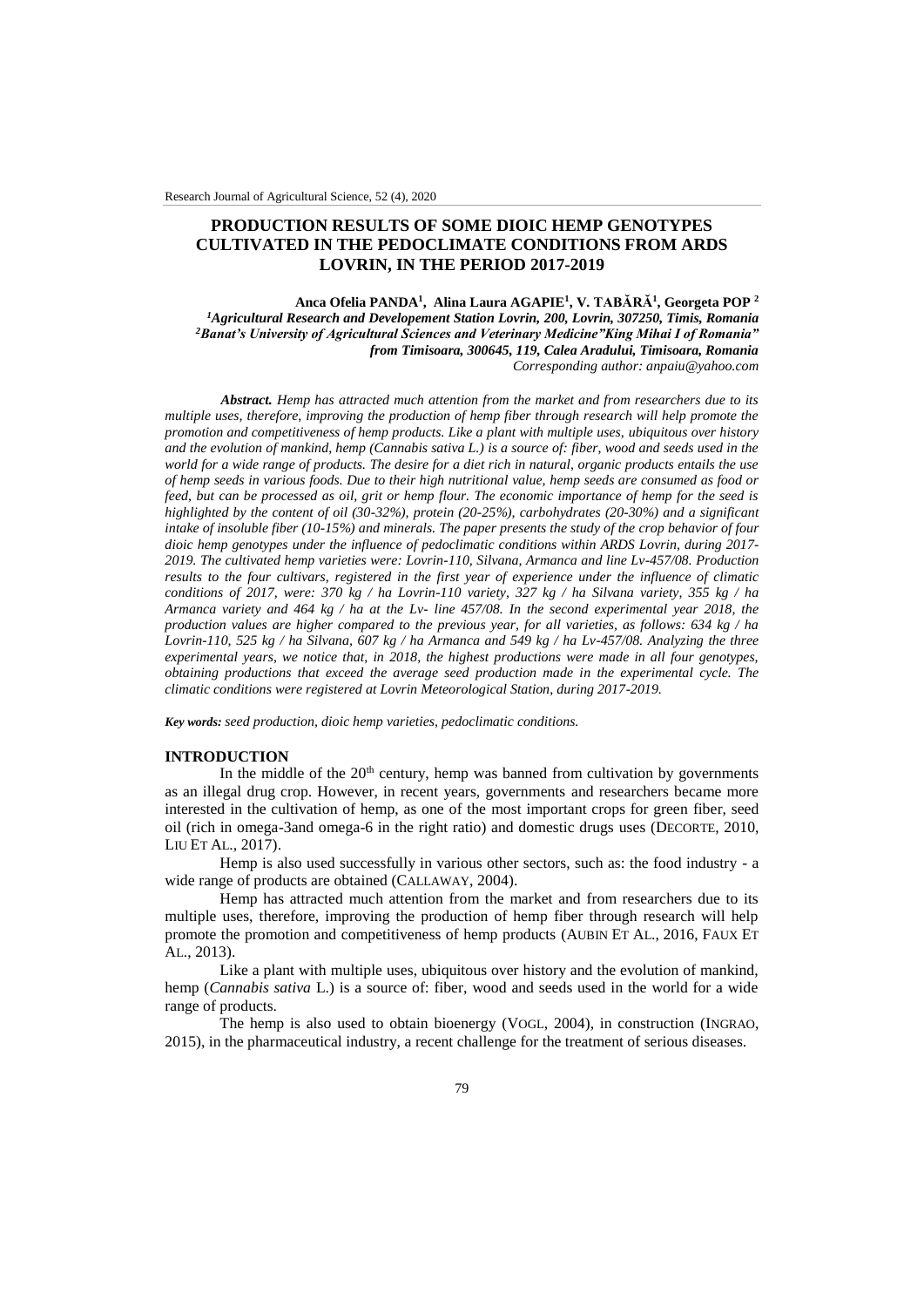The desire for a diet rich in natural, organic products entails the use of hemp seeds in various foods. Due to their high nutritional value, hemp seeds are consumed as food or feed, but can be processed as oil, grit or hemp flour. The economic importance of hemp for the seed is highlighted by the content of oil (30-32%), protein (20-25%), carbohydrates (20-30%) and a significant intake of insoluble fiber (10-15%) and minerals.

Hemp oil is rich in unsaturated acids: oleic acid, linoleic acid, alpha-linolenic acid, but also in saturated acids, such as stearic, palmitic, eicosanoic acid, it is used in the manufacture of varnishes, paints, even in food, having a drought index of 140-170 (CEAPOIU, 1965).

In our country the production of hemp seed is quite low; 300-500 kg / ha although the potential of cultivated hemp varieties is 800-1200 kg / ha (TĂBARĂ, 1984).

From the researches carried out by M. Mihoc, in the period 2011-2013, we mention the production results obtained for the Silvana variety, in 2011, the highest production was 798 kg / ha seed, in 2012, 447 kg / ha was obtained, and in 2013, registering a harvest of 571 kg / ha (MIHOC ET AL., 2012, MIHOC, 2013).

Also, from the analysis of the three varieties of dioic hemp for seed, we specify that, for the variety Lovrin-110, the seed production was achieved 376 kg / ha, in 2014, and the lowest seed production 227.33 kg / ha, was obtained in 2015. In 2016, the highest seed production was achieved 603.67 kg / ha. The Silvana variety registered in 2014, the seed production 300kg / ha, and in 2015 the lowest production of only 206.67 kg / ha seed was achieved. In 2016, the largest seed production of 787 kg / ha was achieved. The Armanca variety, two consecutive years 2014-2015, achieved small productions of 264.33-274 kg / ha seed, and in 2016 it registered the highest production of 934.33 kg / ha seed (PANDA ET AL., 2017).

Also, the chemical composition of the hemp seeds obtained depends on several factors technological , climatic, and genetic (ASCRIZZI, 2019; BERTOLI, 2010).

From the specialized literature it appears that the obtained seed productions oscillate from one year to another, so we can conclude that the influence of the climatic conditions from the year of cultivation on the production is very much maintained.

The distribution of precipitation over the vegetation period is a factor that contributes to the formation of production elements. Hemp has higher moisture requirements when the plants reach the budding-flowering phase. During this period, hemp consumes 2/3 of the amount of water needed throughout the growing season. For the hemp crops, the rains that fall in July-August are extremely favorable.

From the point of view of precipitation, hemp meets the best cultivation conditions in areas where during the vegetation period 350-450 mm fall (TABĂRĂ, 2005).

## **MATERIAL AND METHOD**

The study took place in 2017-2019 in the experimental field of the dioecious hemp breeding laboratory at ARDS Lovrin. The soil on which the experimental field was located is a typical chernozem, with a medium clay structure, specific to the area of influence of the resort. The climate is temperate, with an annual average rainfall of around 520 mm and a multiannual average temperature of 10.70C.

 A multifactorial experiment was set up, with the following factors: factor A agricultural year (2017, 2018, 2019), factor B - variety (Lovrin 110, Silvana, Armanca and line Lv 457/08) and factor C - sowing density (7 plants /  $m^2$ , 37 plants /  $m^2$  and 150 plants /  $m^2$ ).

Of all the productivity elements studied, those presented in this paper are the size of the plant and the length of the inflorescence of hemp plants.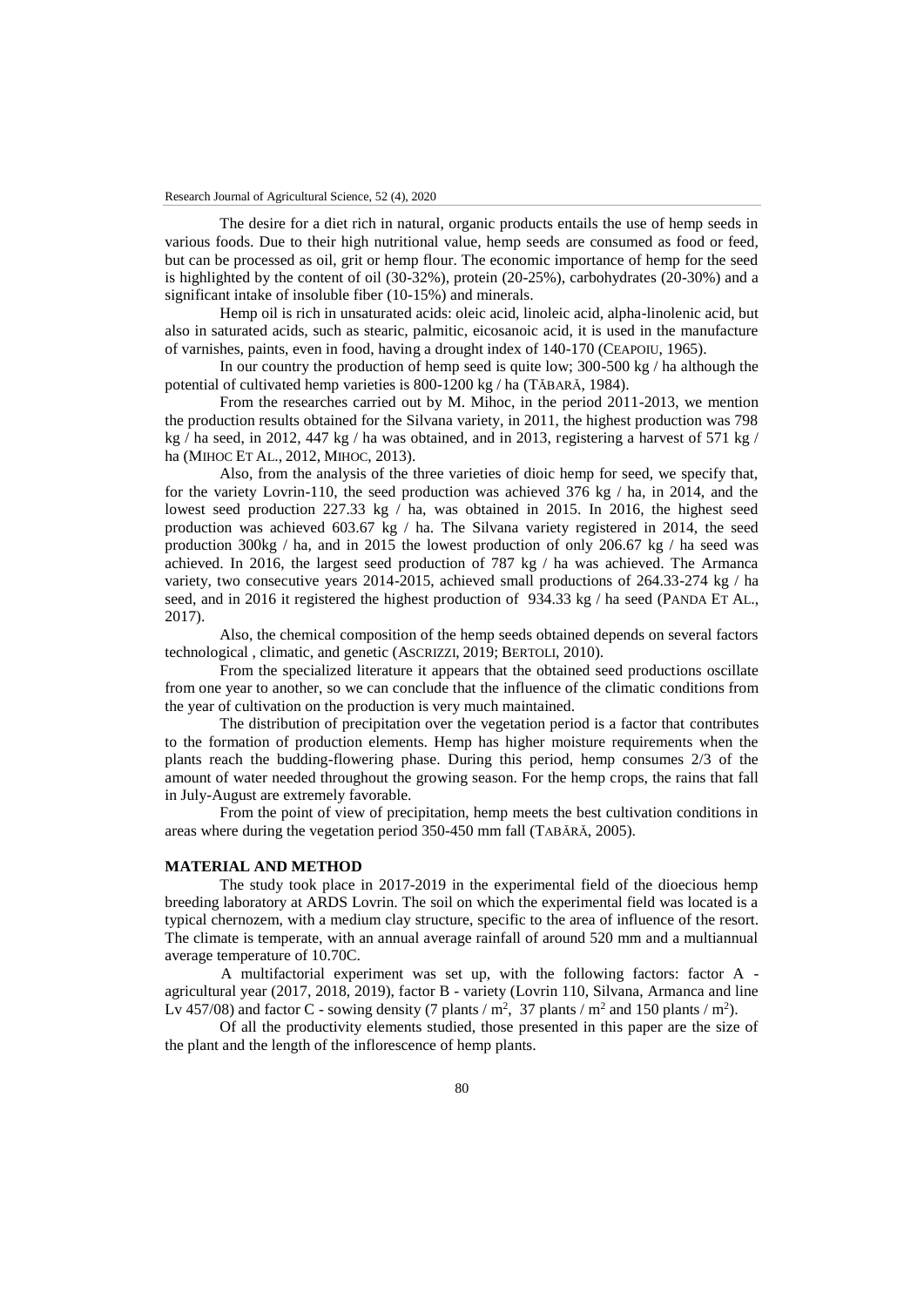The statistical interpretation of the obtained data was performed according to the variance analysis model.

## **RESULTS AND DISCUSSIONS**

Table 1 shows the rainfall regime recorded at Lovrin Meteorological Station in the agricultural year 2016-2017, which indicates an annual deficit of 70.8 mm compared to the multiannual average of the area, classifying the agricultural year in the category of dry years. Starting with November 2016, all the other months until the end of the agricultural year registered a deficit of precipitation, with the largest deviations in December (-37.7 mm) and in the summer months.

*Table 1*

| Climate elements          |                                   | Sept.<br>2016 | Oct.<br>2016 | Nov.<br>2016 | Dec.<br>2016            | Jan.<br>2017 | Feb.<br>2017 | March<br>2017 | April<br>2017 | May<br>2017 | June<br>2017 | July<br>2017 | August<br>2017 | Average<br>or total |
|---------------------------|-----------------------------------|---------------|--------------|--------------|-------------------------|--------------|--------------|---------------|---------------|-------------|--------------|--------------|----------------|---------------------|
|                           | Monthly<br>amount                 | 48            | 112          | 37           | $\overline{\mathbf{3}}$ | 20           | 25           | 30            | 54            | 29          | 40           | 30           | 22.5           | 450.5               |
| Rainfall<br>(mm)          | Multiannual<br>monthly<br>average | 42.6          | 39.5         | 48.4         | 40.7                    | 32.2         | 29.5         | 32.8          | 42.7          | 56.8        | 67.8         | 55.8         | 32.5           | 521.3               |
|                           | Deviation                         | 5.4           | 72.5         | $-11.4$      | $-37.7$                 | $-12.2$      | $-4.5$       | $-7.2$        | 11.3          | $-27.8$     | $-27.8$      | $-25.8$      | $-10.0$        | $-70.8$             |
|                           | Monthly<br>average                | 18.9          | 10.1         | 5.5          | $-0.3$                  | $-5.3$       | 3.2          | 9.4           | 10.9          | 16.9        | 22.1         | 28.9         | 24.1           | 12.0                |
| Temperature<br>$(t^{0}C)$ | Multiannual<br>monthly<br>average | 16.8          | 11.1         | 5.5          | 1.1                     | $-1.2$       | 0.8          | 5.2           | 10.7          | 16.3        | 19.8         | 22.2         | 21.7           | 10.8                |
|                           | Deviation                         | 2.1           | 1.0          | $\mathbf{0}$ | $-1.4$                  | $-4.1$       | 2.4          | 4.2           | 0.2           | 0.3         | 2.3          | 6.7          | 2.4            | $+1.2$              |

The main climatic elements between September 1, 2016 - August 31, 2017

Regarding the average monthly temperature, January is noted with a negative deviation of 4.10C and February and March with positive deviations of 2.4 <sup>o</sup>C and 4.2 <sup>o</sup>C respectively. The annual average registers a positive deviation of 1.2  $\rm{^{\circ}C}$  compared to the multiannual average.

The agricultural year 2017-2018 presented in Table 2, was a surplus year in precipitation, with a positive deviation from the normal area of 176.7 mm. The deficit registered between September and December was offset by the precipitation that fell starting with January. Hemp, sown at the end of April had a favorable start, given the optimal soil moisture and high temperatures, favorable for germination, emergence, growth and development of plants. The excess of precipitation in the summer months caused significant losses of production, by shaking, due to the delay of the harvest.

| $1.100 \pm 0.000$         |                                   |               |              |              |              |              |              |               |               |             |              |              |                |                     |
|---------------------------|-----------------------------------|---------------|--------------|--------------|--------------|--------------|--------------|---------------|---------------|-------------|--------------|--------------|----------------|---------------------|
| Climate elements          |                                   | Sept.<br>2017 | Oct.<br>2017 | Nov.<br>2017 | Dec.<br>2017 | Jan.<br>2018 | Feb.<br>2018 | March<br>2018 | April<br>2018 | May<br>2018 | June<br>2018 | July<br>2018 | August<br>2018 | Average<br>or total |
|                           | Monthly<br>amount                 | 34.0          | 32.0         | 34.0         | 16.0         | 53.0         | 58.0         | 86.0          | 40.0          | 50.0        | 152          | 85           | 58             | 698.0               |
| Rainfall<br>(mm)          | Multiannual<br>monthly<br>average | 42.6          | 40.5         | 48.0         | 39.7         | 32.3         | 29.8         | 32.6          | 42.9          | 56.8        | 67.8         | 55.8         | 32.5           | 521.3               |
|                           | Deviation                         | $-8.6$        | $-10.5$      | $-13.0$      | $-23.7$      | 20.7         | 28.2         | 53.4          | $-2.9$        | $-6.8$      | 84.2         | 29.2         | 25.5           | 176.7               |
|                           | Monthly<br>average                | 17.7          | 12.5         | 6.5          | 2.9          | 5.3          | 0.8          | 3.6           | 16.5          | 19.9        | 21.9         | 22.3         | 24.7           | 12.8                |
| Temperature<br>$(t^{0}C)$ | Multiannual<br>monthly<br>average | 16.8          | 11.1         | 5.5          | 1.1          | $-1.1$       | 0.8          | 5.2           | 10.7          | 16.3        | 19.8         | 22.2         | 21.7           | 10.8                |
|                           | Deviation                         | 0.9           | 1.4          | 1.0          | 1.8          | 6.4          | 0.0          | $-1.6$        | 5.8           | 3.6         | 2.1          | 0.1          | 3.0            | $+2$                |

The main climatic elements between September 1, 2017 - August 31, 2018

In terms of temperatures, the months of January, April and May are particularly noticeable, with record deviations from the multiannual monthly averages. Thus, January registers a positive deviation of 6.4  $^0C$ , while April and May - 5.8  $^0C$  and 3.6  $^0C$ . The monthly average annual temperature was  $12.8 \text{ }^0C$ ,  $+ 2 \text{ }^0C$  higher than the normal area.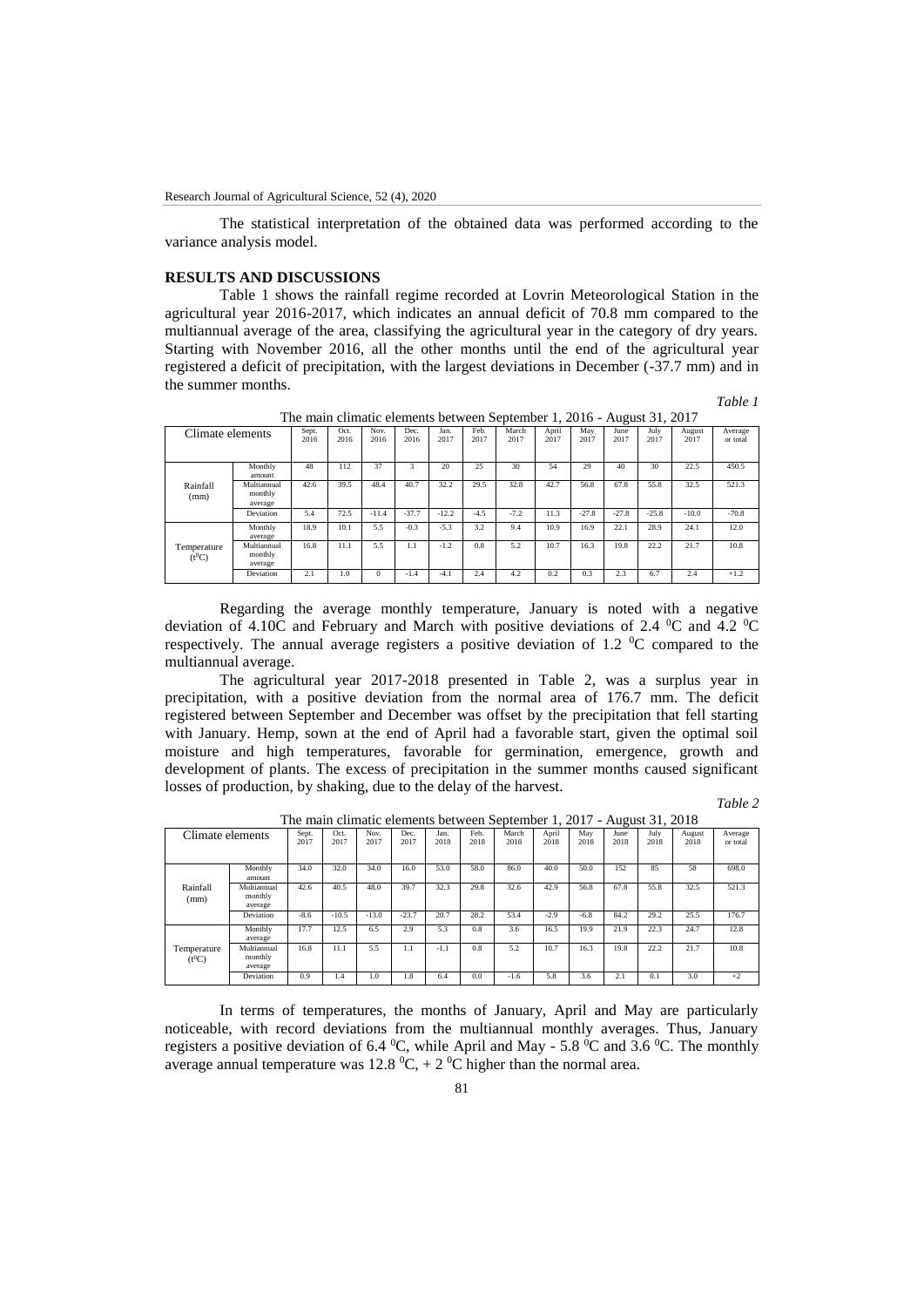Table 3 shows that the agricultural year 2018-2019 is in line with the trend of the last 10 years, very dry in the spring and autumn months. Regarding the rainfall regime, the year was characterized as an optimal year, as a whole, with an annual total rainfall of 476 mm, with a negative deviation from the multiannual average of only 44.6 mm. However, the monthly and decadal rainfall distribution has created major problems for crops and hemp. Against the background of the accentuated lack of precipitations in the autumn and winter months, the spring registered a number of 48 days without precipitation, with direct consequences on uniformity at emergence of culture, its growth and further development.

 *Table 3*

| Climate elements        |                                   | Sept.<br>2018 | Oct.<br>2018 | Nov.<br>2018   | Dec.<br>2018 | Jan.<br>2019 | Feb.<br>2019 | March<br>2019 | April<br>2019 | May<br>2019 | June<br>2019 | July<br>2019 | August<br>2019 | Average<br>or total |
|-------------------------|-----------------------------------|---------------|--------------|----------------|--------------|--------------|--------------|---------------|---------------|-------------|--------------|--------------|----------------|---------------------|
|                         | Monthly<br>amount                 | 29            | 10           | 21             | 41           | 58           | 15           | 15            | 34            | 92          | 88           | 55           | 18             | 476                 |
| Rainfall<br>(mm)        | Multiannual<br>monthly<br>average | 42.4          | 40.1         | 47.6           | 39.7         | 32.7         | 29.6         | 32.3          | 42.7          | 57.3        | 68.1         | 55.8         | 32.3           | 520.6               |
|                         | Deviation                         | $-13.4$       | $-30.1$      | $\sim$<br>26.6 | $+0.3$       | $+$<br>25.3  | $-14.6$      | $-17.3$       | $-8.7$        | $+34.7$     | $+19.9$      | $-0.8$       | $-14.3$        | $-44.6$             |
|                         | Monthly<br>average                | 18.3          | 15.1         | 7.8            | 1.0          | $-0.4$       | 4.6          | 9             | 13.4          | 15.1        | 22.3         | 21.6         | 23.9           | 12.6                |
| Temperature<br>$(t^0C)$ | Multiannual<br>monthly<br>average | 16.8          | 11.1         | 5.5            | -1.1         | $-1.1$       | 0.8          | 5.3           | 10.7          | 16.3        | 19.8         | 22.2         | 21.7           | 10.9                |
|                         | Deviation                         | $+1.5$        | $+4.0$       | $+2.3$         | $-0.1$       | $+0.7$       | $+3.8$       | $+3.7$        | $+2.7$        | $-1.2$      | $+2.5$       | $-0.6$       | $+2.2$         | $+1.7$              |

The main climatic elements between September 1, 2018 - August 31, 2019

Also, the temperatures well above the normal of the area and period, accentuated the drought phenomenon, the annual average exceeding the multiannual average by  $1.7 \degree C$ .

The experiences located at S.C.D.A. Lovrin, in the climatic conditions of 2017, presented in table 4, pointed out that two varieties, Silvana and Armanca register a slight decrease in production (a difference of 15 and 43 kg / ha), and the line Lv-457 / 08, exceeded the production of the control variety by 95 kg / ha, the production differences being statistically insignificant.

| Table 4<br>. |
|--------------|
|--------------|

| No. | The hemp variety | Average yield<br>(kg/ha) | The seed yield from LOVIIII-110, Shivana, Armanca and Ly-45/708 in 2017<br>Relative yield<br>(% ) | Difference<br>(kg/ha) | Significance |
|-----|------------------|--------------------------|---------------------------------------------------------------------------------------------------|-----------------------|--------------|
|     | LOVRIN - 110     | 370                      | 100                                                                                               |                       |              |
|     | <b>SILVANA</b>   | 327                      | 89                                                                                                | $-43$                 | ns           |
| 3   | <b>ARMANCA</b>   | 355                      | 96                                                                                                | $-15$                 | ns           |
| 4   | LV-457/08        | 464                      | 12                                                                                                | 95                    | ns           |

The seed yield from Lovrin-110, Silvana, Armanca and Lv-457/08 in 2017

DL 5%- 176 kg/ha; DL 1% - 267 kg/ha; DL 0,1% - 429 kg/ha

The climatic factors in 2017 favorably influenced the seed production of all varieties, the Lv-457/08 line reacting with a higher production increase, respectively 464 kg / ha compared to the average production of 379 kg / ha, of the experimental years.

The analysis of the average seed productions made in hemp taken in the study from table 5, highlights the fact that they are between  $525-634$  kg  $/$  ha, the highest production achieved the variety Lv 110, and the Silvana variety recorded the lowest production obtained .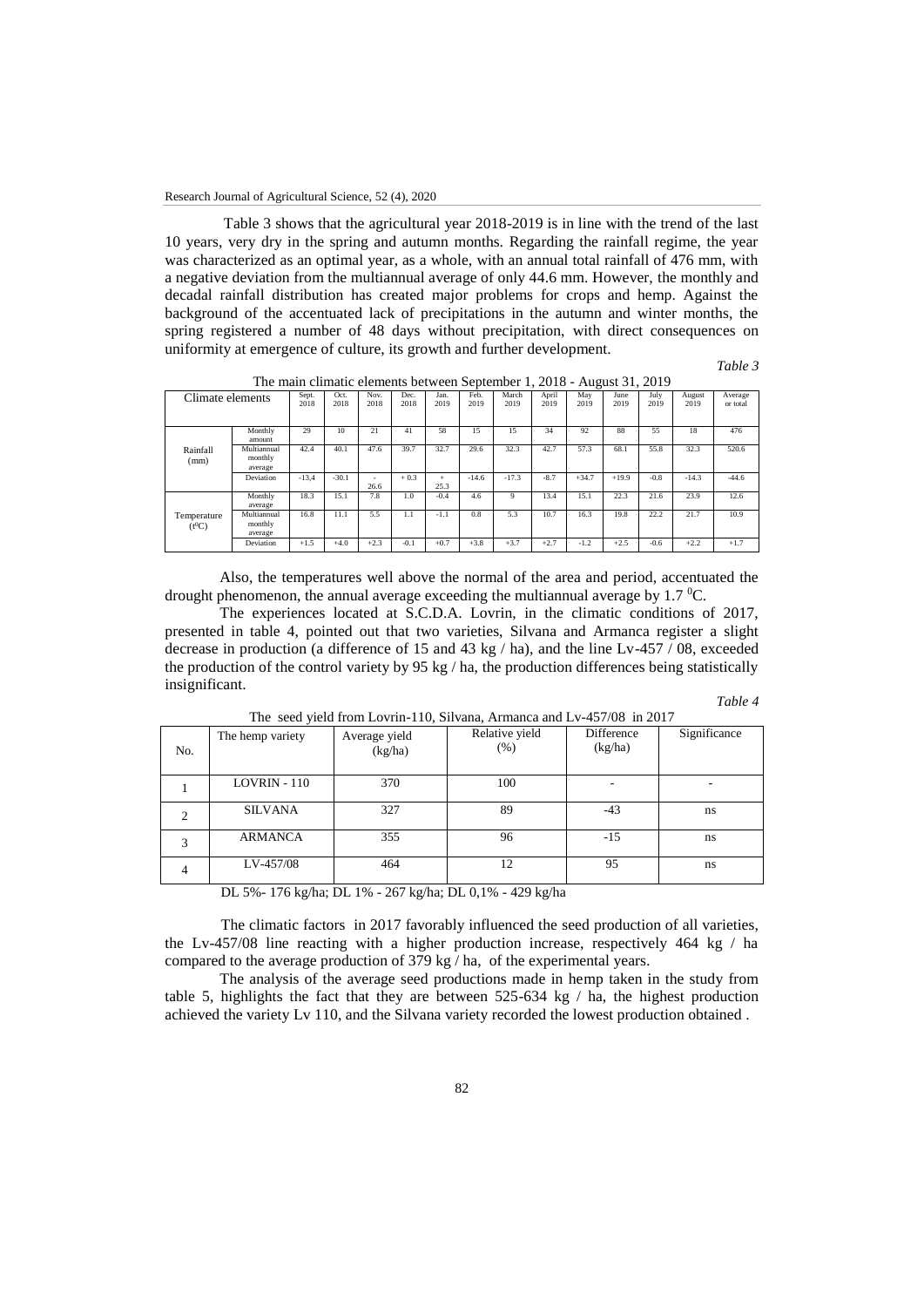*Table 5*

|                | The hemp variety | Average yield | Relative yield | Difference | Significance             |
|----------------|------------------|---------------|----------------|------------|--------------------------|
| No.            |                  | (kg/ha)       | (% )           | (kg/ha)    |                          |
|                |                  |               |                |            |                          |
|                |                  |               |                |            |                          |
|                | LOVRIN - 110     | 634           | 100            |            | $\overline{\phantom{a}}$ |
|                |                  |               |                |            |                          |
|                | <b>SILVANA</b>   | 525           | 83             | $-110$     |                          |
| 2              |                  |               |                |            | ns                       |
|                |                  |               |                |            |                          |
|                | <b>ARMANCA</b>   | 607           | 96             | $-27$      | ns                       |
| 3              |                  |               |                |            |                          |
|                | LV-457/08        | 549           | 87             | -85        |                          |
| $\overline{4}$ |                  |               |                |            | ns                       |
|                |                  |               |                |            |                          |

| The seed vield from Lovrin-110, Silvana, Armanca and Ly-457/08 in 2018 |  |
|------------------------------------------------------------------------|--|
|------------------------------------------------------------------------|--|

DL 5%- 270 kg/ha; DL 1% - 409 kg/ha; DL 0,1% - 658 kg/ha

The average production of 2018 was 579 kg / ha, two varieties of hemp achieved a higher amount of seed exceeding the average of the year, respectively the Armanca variety with 607 kg / ha and the Lovrin-110 variety with 643 kg / ha, and the others two cultivars being with the values obtained below the average of the year.

The data presented in Table 6 indicate that, in terms of seed production in the four genotypes, close values were recorded, the harvest results do not differ in terms of statistical significance.

*Table 6*

|     |                  |                          | The seed yield from Lovrin-110, Silvana, Armanca and Lv-457/08 in 2019 |                       |              |
|-----|------------------|--------------------------|------------------------------------------------------------------------|-----------------------|--------------|
| No. | The hemp variety | Average yield<br>(kg/ha) | Relative yield<br>(% )                                                 | Difference<br>(kg/ha) | Significance |
|     | $LOVRIN - 110$   | 163                      | 100                                                                    |                       |              |
|     | <b>SILVANA</b>   | 156                      | 96                                                                     | $-7$                  | ns           |
| 3   | ARMANCA          | 155                      | 95                                                                     | $-8$                  | ns           |
| 4   | LV-457/08        | 153                      | 94                                                                     | $-10$                 | ns           |

DL 5%- 17 kg/ha; DL 1% - 26 kg/ha; DL 0,1% - 41 kg/ha

The interaction of climatic factors led to obtaining seed production with values close to the average production of 157 kg / ha recorded in 2019.

*Table 7*

| No. | The hemp variety | Average yield<br>(kg/ha) | Relative yield<br>(% ) | $\ldots$<br>Difference<br>(kg/ha) | Significance |
|-----|------------------|--------------------------|------------------------|-----------------------------------|--------------|
|     | $LOVRIN - 110$   | 389                      | 100                    |                                   |              |
| 2   | <b>SILVANA</b>   | 336                      | 86                     | $-53$                             | ns           |
| 3   | <b>ARMANCA</b>   | 372                      | 96                     | $-17$                             | ns           |
| 4   | LV-457/08        | 389                      | 100                    |                                   | ns           |

The seed yield from Lovrin-110, Silvana, Armanca and Lv-457/08 - average years

DL 5%- 53 kg/ha; DL 1% - 81 kg/ha; DL 0,1% - 130 kg/ha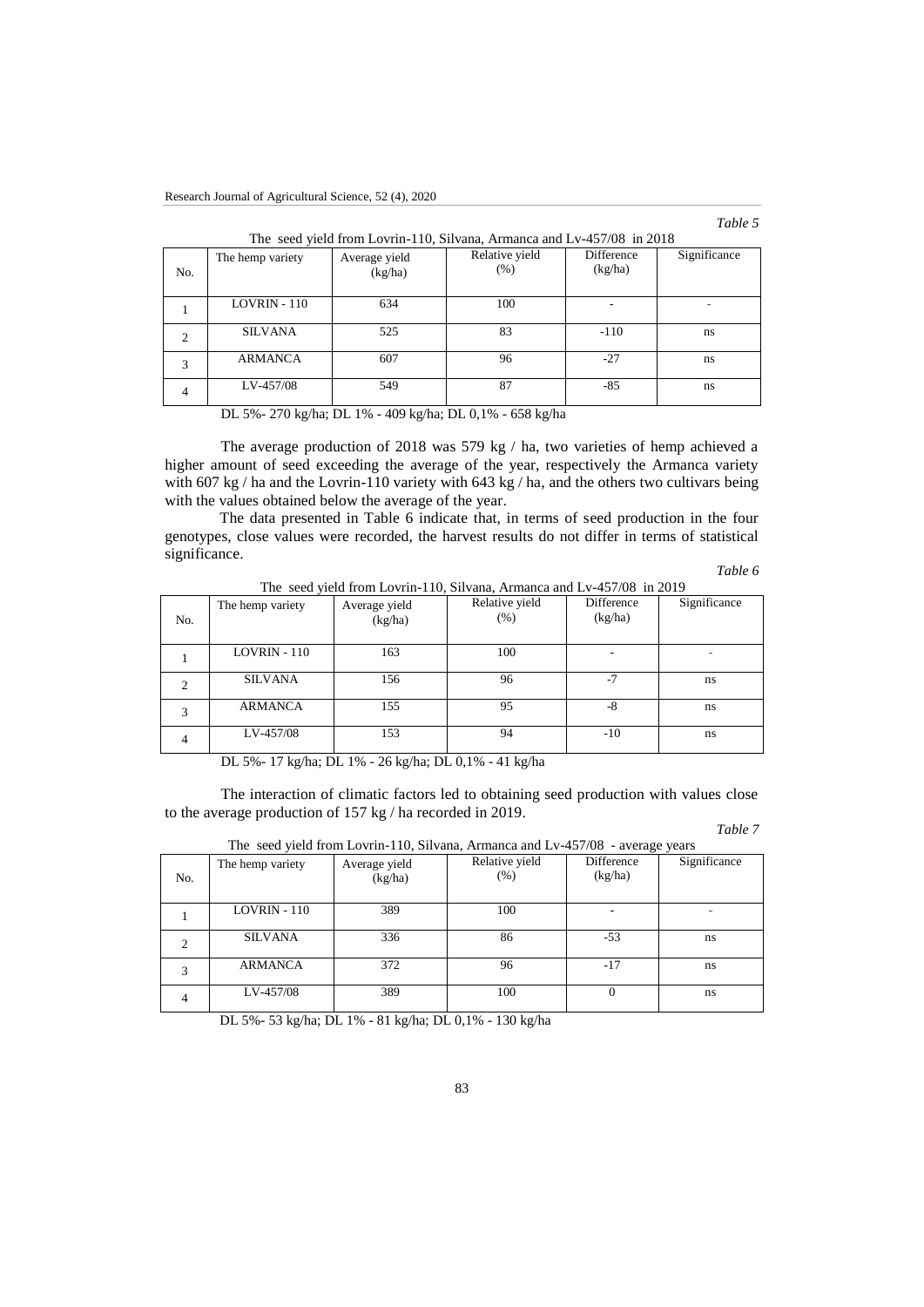The average seed production obtained from the experiences carried out in 2017-2019 is in the range 336-389 kg / ha.

The average of seed productions from 2019 have suffered significant decreases compared to the production from 2018 and 2017, because the year 2019 is very dry in the spring and autumn months. Regarding the rainfall regime, the spring recorded a number of 48 days without precipitation, with direct consequences on the uniformity at sunrise of the culture, its growth and subsequent development.



Figure 1. The average of dioic seed yields obtained in 2017, 2018, 2019 and the mean of the three years of study

 The distribution of precipitation at monthly and decadal level created major problems for the hemp crop for seed and against the background of the accentuated lack of precipitation in the autumn and winter months, registering a negative deviation from the multiannual average of 44.6 mm.

 The comparative analysis of the average seed productions, from the agricultural years 2017 and 2018 showed that the dioic hemp varieties for seed, are adapted to the pedoclimatic conditions from Lovrin, show a very significant increase in production in 2018 compared to the average of the three years. experimental.

 The dioic hemp variety Lovrin-110 and the line Lv -457/08, led to the highest amount of seed 389 kg / ha in the conditions of the experience carried out at ARDS Lovrin, being equal in terms of average production over three years experimental, followed by the Armanca variety with a production of 372 kg / ha and the Silvana variety with 336 kg / ha.

 From the analysis of the data presented in figure 6, we notice the fact that, in 2018, the highest seed production was achieved for all four cultivated varieties, and in 2019, the lowest average seed production for hemp was registered.

The values recorded in 2019 are much lower compared to the average productions obtained in the experimental cycle 2017-2019.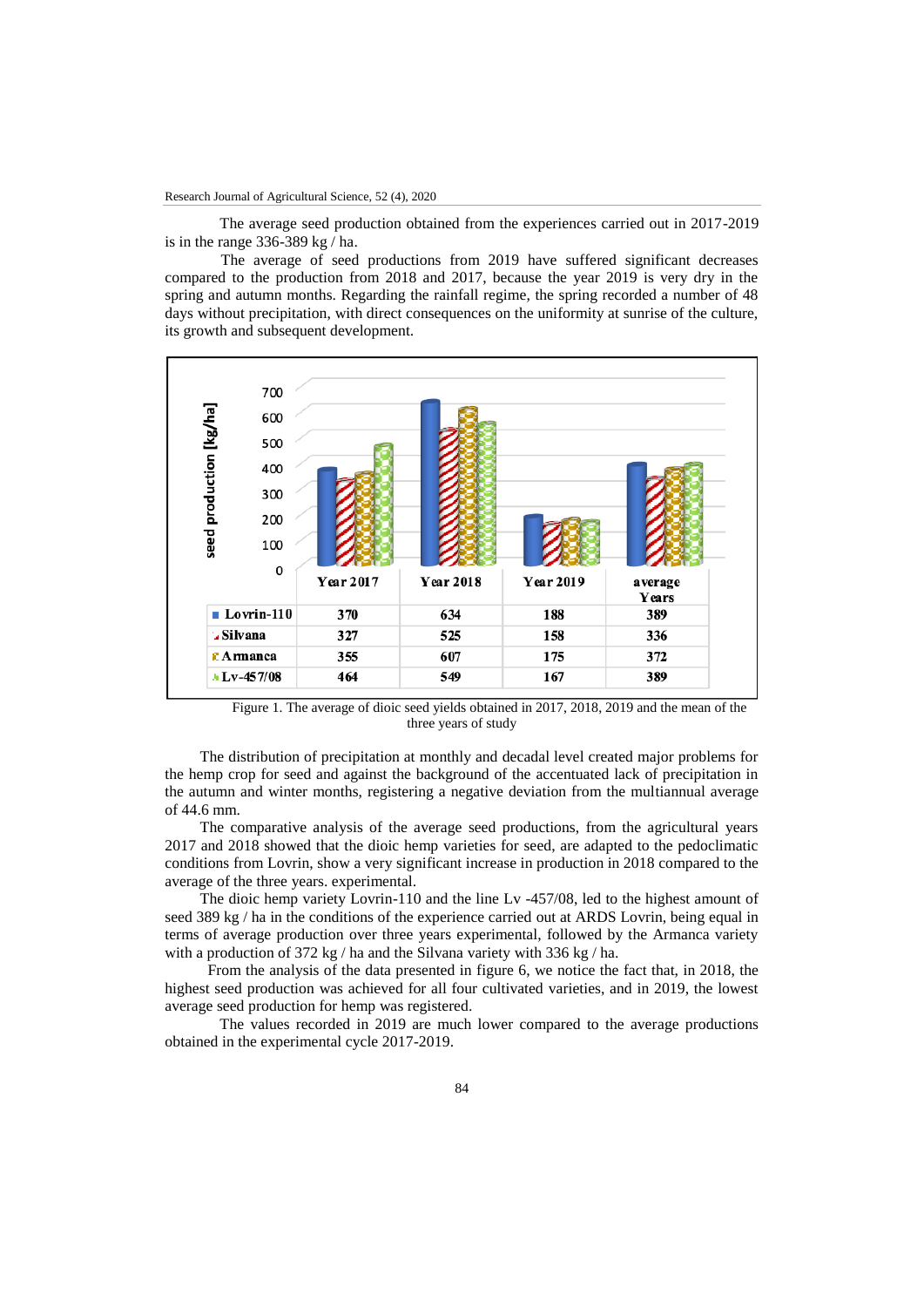The climatic conditions of 2019 negatively influenced the growth and development of plants, causing the decrease of seed production.

## **CONCLUSIONS**

The results regarding the seed production for the four genotypes of dioic hemp, obtained at RADS Lovrin in the period 2017-2019, allow us to draw some conclusions:

The seed productions obtained in 2019 are lower than in the productions made in the first two years: 163 kg / ha Lovrin-110, 156 kg / ha Silvana, 155 kg / ha Armanca and 153 kg / ha Lv-457/08.

In 2017, the highest seed production was obtained at the Lv-457/08 line, and in the next two years 2018-2019 the variety with the highest seed production was Lovrin-110. In the experimental cycle 2017-2019, the variety that recorded the lowest seed production is the Silvana variety.

From a climatic point of view, the experimental years were very different from each other.

Seed production of specific dioic hemp varieties is strongly influenced by the environmental conditions of the growing year.

The climatic conditions of the 2018 crop year ensured statistically assured production increases, and the climatic conditions of 2019 determined the decrease of production in all four genotypes studied.

Unfavorable environmental conditions of the crop year block the expression of the production potential of the varieties, leveling the yields.

## **BIBLIOGRAPY**

- ASCRIZZI R., CECCARINI L., TAVARINI S., FLAMINI G., ANGELINI L.G., 2019 Valorisation of hemp inflorescence after seed harvest: Cultivation site and harvest time influence agronomic characteristics and essential oil yield and composition. Ind. Crop. Prod – 139.
- AUBIN, M.P.; SEGUIN, P.; VANASSE, A.; LALONDE, O.; TREMBLAY, G.F., MUSTAFA, A.F., CHARRON, J.B., 2016, Evaluation of eleven industrial hemp cultivars grown in Eastern Canada, Agron. J., 108, 1972–1980.
- BERTOLI A., TOZZI S., PISTELLI L., ANGELINI L.G., 2010 Fibre hemp inflorescences: From crop-residues to essential oil production. Ind. Crop. Prod.;32:329–337.

CALLAWAY J.C., 2004 - Hempseed as a nutritional resource: An overview. Euphytica;140:65–72.

CEAPOIU N., 1965, Perspective în ameliorarea plantelor agricole, Natura, Seria biologie, 5.

- DECORTE, T. 2010, The case for small-scale domestic cannabis cultivation. Int. J. Drug Policy 21, 271– 275.
- FAUX, A.M., DRAYE, X., LAMBERT, R., D'ANDRIMONT, R., RAULIER, P., BERTIN, P. 2013, The relationship of stem and seed yields to flowering phenology and sex expression in monoecious hemp (Cannabis sativa L.). Eur. J. Agron, 47, 11–22.
- INGRAO C., LO GIUDICE A., BACENETTI J., TRICASE C., DOTELLI G., FIALA M., SIRACUSA V., MBOHWA C., 2015 - Energy and environmental assessment of industrial hemp for building applications: A review. Renew. Sustain. Energy; 51:29–42.
- LIU, F.H.; HU, H.R.; DU, G.H.; DENG, G.; YANG, Y. 2017, Ethnobotanical research on origin, cultivation, distribution and utilization of hemp (Cannabis sativa L.) in China. Indian J. Tradit. Knowl. 16, 235–242.
- MIHOC MARCELA, POP GEORGETA, ALEXA ERSILIA, AND RADULOV ISIDORA 2012 ,"Nutritive quality of romanian hemp varieties (Cannabis sativa L.) with special focus on oil and metal contents of seeds", Chemistry Central Journal 20126:122, DOI: contents of seeds", Chemistry Central Journal 20126:122, DOI: https://doi.org/10.1186/1752-153X-6-122, Mihoc et al.; licensee Chemistry Central Ltd.